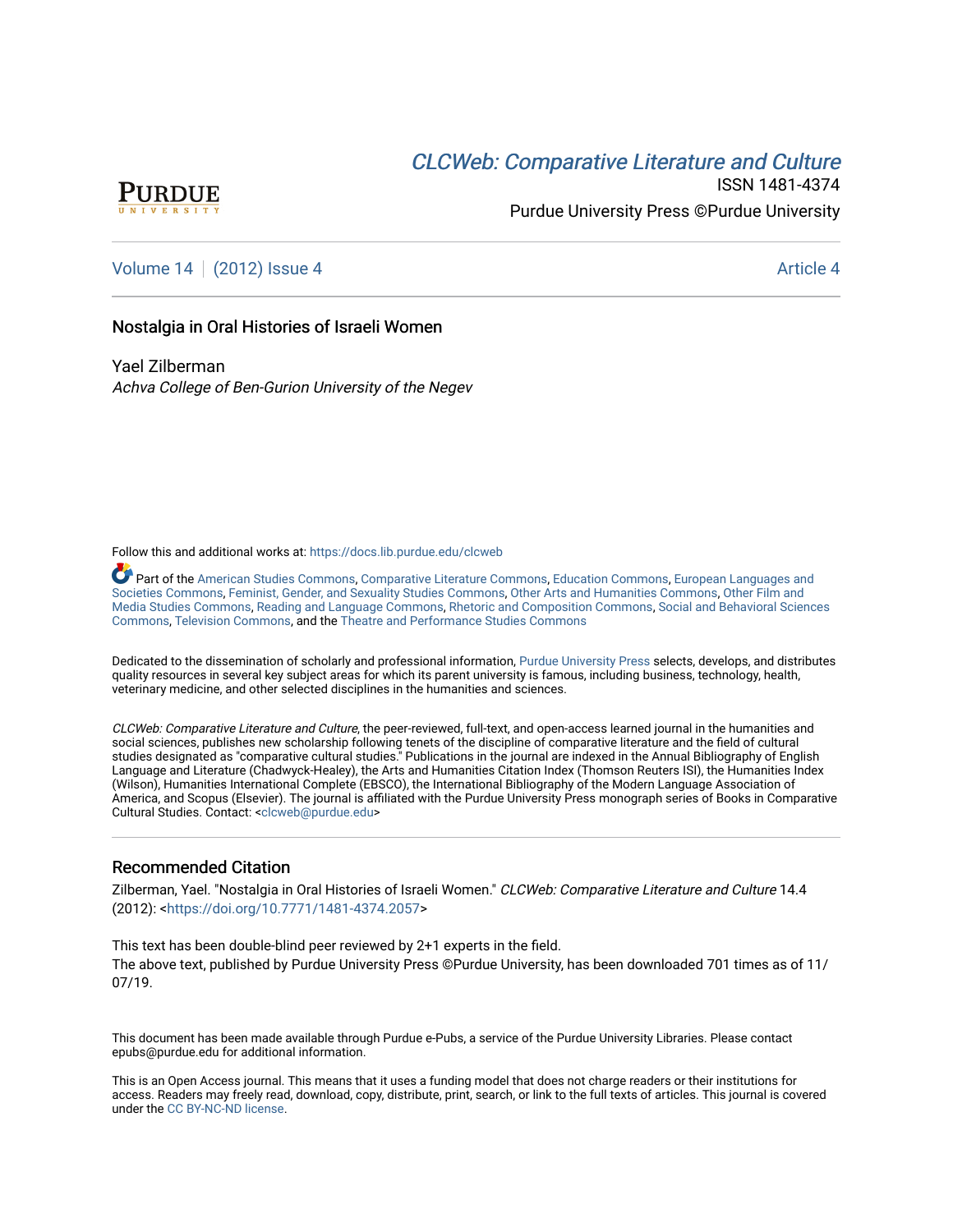**PURDUE** v<br>Village Surversity PRESS <http://www.thepress.purdue.edu>

## *CLCWeb: Comparative Literature and Culture*

ISSN 1481-4374 <http://docs.lib.purdue.edu/clcweb> Purdue University Press **©**Purdue University

*CLCWeb: Comparative Literature and Culture*, the peer-reviewed, full-text, and open-access learned journal in the humanities and social sciences, publishes new scholarship following tenets of the discipline of comparative literature and the field of cultural studies designated as "comparative cultural studies." In addition to the publication of articles, the journal publishes review articles of scholarly books and publishes research material in its *Library Series.* Publications in the journal are indexed in the Annual Bibliography of English Language and Literature (Chadwyck-Healey), the Arts and Humanities Citation Index (Thomson Reuters ISI), the Humanities Index (Wilson), Humanities International Complete (EBSCO), the International Bibliography of the Modern Langua-ge Association of America, and Scopus (Elsevier). The journal is affiliated with the Purdue University Press monog-raph series of Books in Comparative Cultural Studies. Contact: <clcweb@purdue.edu>

## **Volume 14 Issue 4 (December 2012) Article 4 Yael Zilberman, "Nostalgia in Oral Histories of Israeli Women"**

<http://docs.lib.purdue.edu/clcweb/vol14/iss4/4>

Contents of *CLCWeb: Comparative Literature and Culture* **14.4 (2012)** <http://docs.lib.purdue.edu/clcweb/vol14/iss4/>

**Abstract**: In her article "Nostalgia in Oral Histories of Israeli Women" Yael Zilberman explores the narration of nostalgia of elderly women about the city of Be'er Sheva. In their narration, the subjects of the study create textual and spatial practices which are engendered and create analogies between the city, their maturing/ed bodies, and by-gone youth. Further, the grief owing to the perceived condition of the city intensifies the idealized description of the city and the longing for its past. Zilberman's study brakes new ground in that the study of urban experience within folklore is a lesser explored field as the urban environment is considered by many folklore scholars as a deterioration folklore in the country side. Since the 1980s, however, urban folklore has been gaining scholarly attention and women and more so elderly women represent one such group.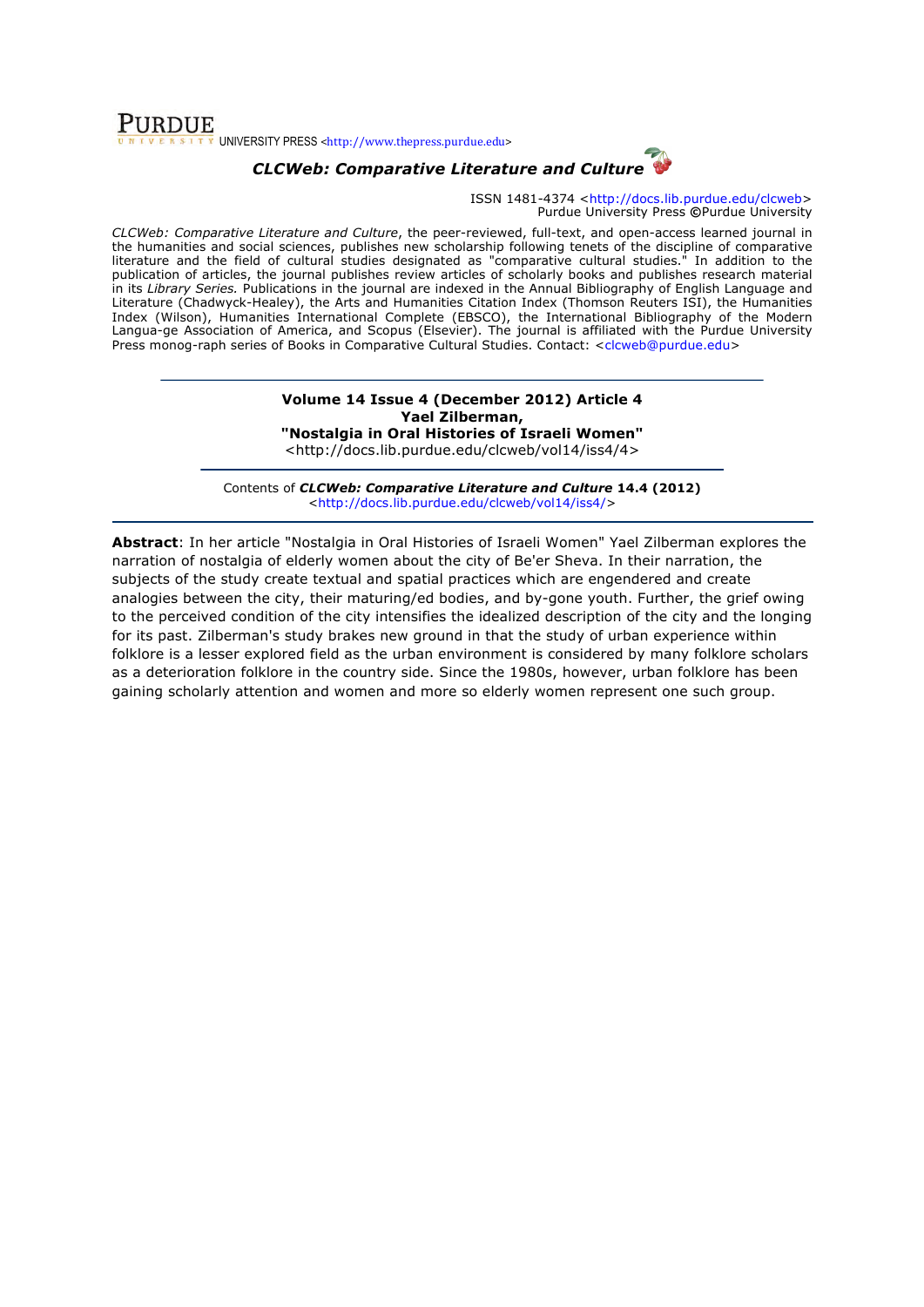## **Yael ZILBERMAN**

#### **Nostalgia in Oral Histories of Israeli Women**

In the present study I analyze oral histories of older women who settled in the capital city of the south of Israel, Be'er Sheva, after the founding of Israel. These by now elderly women aged 60-90 settled in Be'er Sheva hailing from different countries or were born in Israel and their experiences and perspectives in their personal narratives prove valuable for several fields of study including urban studies and the study of memory and narration. I analyze interviews conducted with thirty women 2007-2009 and interviews recorded over the last forty years and deposited in the Tuviyahu Archives at Ben-Gurion University of the Negev. The said oral narratives form a complex mosaic, a sort of "longitudinal archive" of personal stories as "orally communicated history" (see Allen and Montell; on memory and cultural studies, see, e.g., Erll and Nünning; on Israeli immigrant women, see, e.g., Herzberg). The subjects of the study are long-term residence in Beer-Sheva and some were pioneers and founders of professional sectors in the city. By using interdisciplinary methods borrowed from literary studies, cultural studies, the study of folklore, socio-linguistics, and women's studies my study sheds light on the women's "sense of place" and "sense of self" in the context of urban life (see, in more detail Zilberman).

My theoretical framework draws on studies of urban and regional folklore and human geography in order to gauge the subjective daily aspects of urban experience. In addition, I follow feminist oral historians such as Susan Artimage and Elizabeth Jameson who studied women in the Western frontier of the United States. One of their main points is that regional history and stories are gendered (see also Daley). Armitage calls this "Hisland" and "Herland": the west as "Hisland" is populated by male figures and deals with "masculine" issues such as conflicts, wars, and work. As opposed to "Hisland," "Herland" includes female figures who actively participated in building the West, although unofficially, and therefore they are not included in the place's history (Artimage 11-13). The western U.S. is but one example of places where there is a tendency to minimize or ignore the part and contribution of women. This criticism is relevant to the urban context because women are the main absentees in studies about the building and founding of cities in Israel, especially in places considered peripheral such as Be'er Sheva. As stressed by Dina Vaiou, urban studies rely on analytical tools and concepts which reflect mainly male experience and thus habitually exclude women. Therefore, in order to understand the meaning of urban life for women, we need to focus on their daily practices and viewpoints, although these may seem at times repetitive and trivial. Elderly urban nostalgic discourse can be seen as "marginal" or "trivial" history, which is not "formal" or "important," but helps us to understand the lives of its speakers. In general, places are significant to oral history because they function as catalysts to the narratives and concretize them. At the same time place descriptions moderate and vivify local views (Ryden 81). Hence, personal narration is a recaptured localization of subjective space (Nicolaisen 9). Since urban space constantly changes, urban personal folklore includes nostalgic discourses about urban sites which changed or disappeared.

The fact that folklore is characterized by a multitude of versions caused folklorists early on to focus on the manner in which folklore changes from region to region. However, only at the end of the 1970s and the beginning of the 1980s did folklorists begin to address the regional-geographic awareness of the residents themselves. During those years of research a transition occurred from the "folklore of regions" to "regional folklore" thus expressing an interest in and sensitivity to the regional residents' senses of place. Thus, the concept of "regional folklore," in its current sense, relates not only to materials of folklore gathered from a given, clearly delineated, geographic area, but to the specific folk knowledge gleaned by taking a regional approach dependent on local culture and the unique historic-geographic factors of the region (see Allen; Ryden). Local folk knowledge relates to the place as the site that provides the physical connection to important personal and social events and expresses the senses of local identity and belonging (Allan and Montell 8-10). Further, traditionally regional folklore studies dealt solely with the rural environment. Rural society was perceived as folk society and the processes of modernization and urbanization as destructive and denigrating to the farmers' "genuine" folklore (Laba 161). During the 1970s, some studies were dedicated to urban folklore, but they focused on the continuity and "salvaging" of rural folklore (see, e.g., Paredes) or on the negative phenomena associated with urban lifestyle, such as crime, alienation, and inter-group conflicts (Dundes and Pagter). In addition, consideration of urban lifestyle was marginal when dealing with the ethnic components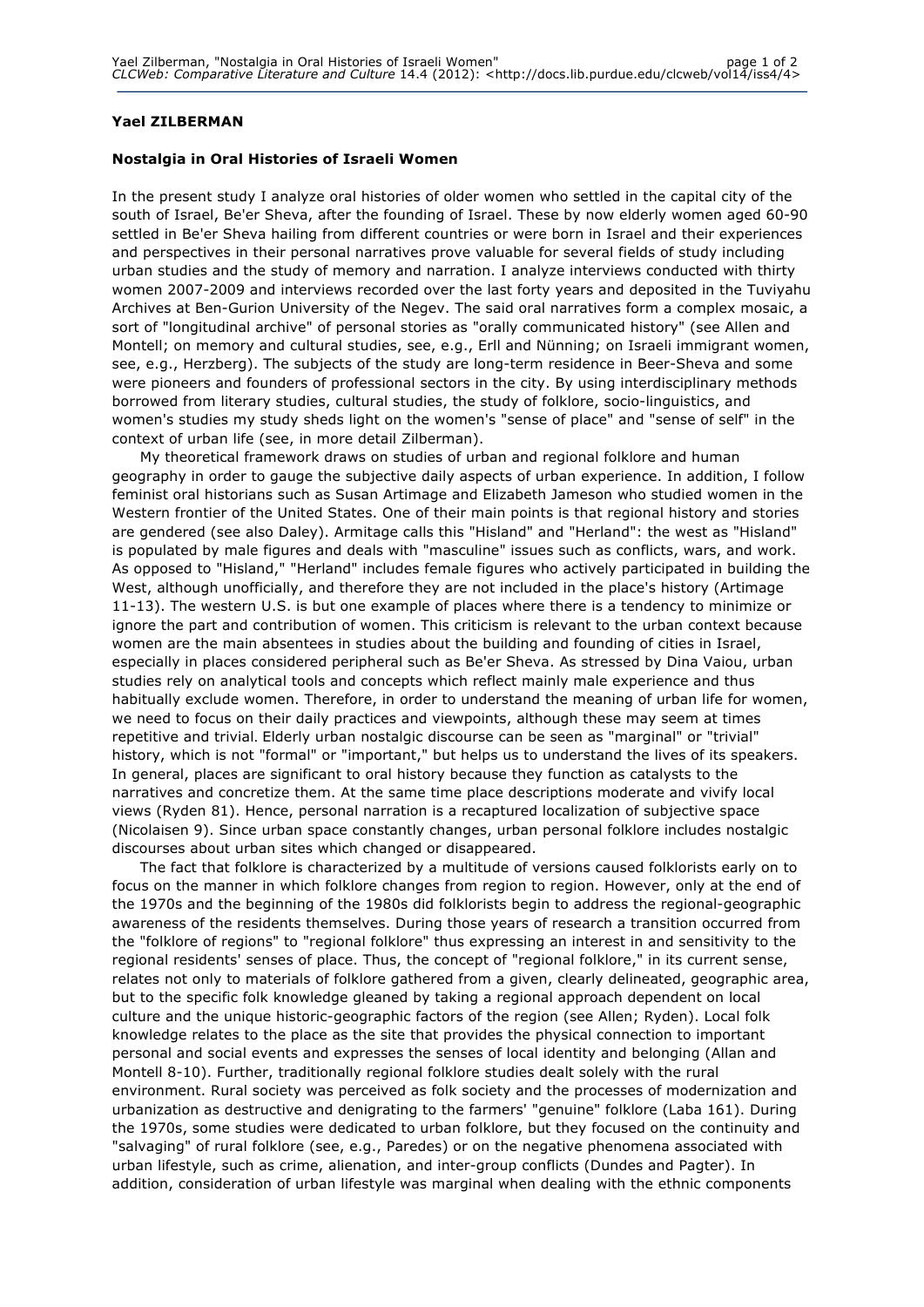and various genres of folklore. Thus, just as 1980s researchers such as Martin Laba commented, the development of a suitable framework for the research of urban folklore will only be possible when folklorists are able to overcome their romantic notions of rural life and pathological perceptions of urban life. In order to attain a new, more positive perspective, scholars must view the city and its culture as a relevant object of research by developing a theory of the city that emphasizes its human perspectives and practices. According to Laba, a city in and of itself influences people's expressive behavior and as such deserves serious research on the ways in which the urban experience is expressed (168). This experience goes beyond the context of the city per se, for the city, as argued by of Robert E. Park, is first and foremost a mental/psychic state of mind, so that the knowledge of or about it express ideo-philosophical-psychological stances expressed in narrative (Warshaver 169).

Since the 1990s newer approaches began to emerge in folklore research, striving to shift the focus from the way in which places in general and cities in particular influence folklore to the reverse process of investigating the ways in which folklore influences and shapes local history and geography. This approach is no longer satisfied with the perception of folklore as an expression of or reaction to processes, but stresses its power to shape places (see, e.g., Tangherlini 101). This perception is consistent with the narrative-descriptive approach of the Yi Fu Tuan, since it considers speech to be a central means of foundation, settlement, and residence in a given place. Tuan claims that one cannot explain the founding of places only by means of considering the physical and economic factors which created them because it is speech and the use of language that transform a landscape or a construction into a human place and a space into a home ("Language"). Like Laba, Tuan contends that the human urban encounters, including speech, create and preserve urban life ("The City"; for a bibliography of work on narration and landscape, see Verraest and Keunen). Still, words by themselves are not sufficient to pass on the urban experience. As shown by Michel de Certeau, daily physical and spatial practices in the city like walking create a sense of belonging to and ownership of a place. For Stark experience is an embodied component that cannot be reduced to discourse; likewise people cannot be related to as merely disembodied minds shaped by language alone. Instead we should take into account how active and physical experiences derive from our notions as young or old people, men or women, healthy, or sick. True, language is our means of transmitting human experience, but theories of praxis offer a path to refer to linguistic conventions such as practices related to the human body and its social context (Stark 10). This stance matches the studies of Tovi Fenster, who dealt with local embodied knowledge of men's and women's daily experiences. One of her claims is that patriarchy damages women's sense of belonging and "right to the city" because it interferes with women's ability to freely use municipal and public spaces, since some of the places are perceived as "masculine." This partly includes private sphere, the home, although it is usually considered "feminine." Fenster concludes that this spatial exclusion harms the senses of comfort and belonging of the city's female citizens ("Hazkhut" 37-38; for further scholarship about the masculinity of the city see, e.g., Lister; Wolff). Fenster also points that personal memories create just as important a sense of belonging to the city and its various sites so that the repetitive nature of place remembrance comes parallel to daily practices of attachment like walking ("The Global" 157).

In my fieldwork it became evident that most of the women have developed feelings of belonging and a feminine-citizen identity by means of their oral local histories, all the while criticizing a variety of city-related issues. In this respect, the narrative they created resembles the "urban text" discussed by Certeau. He argues that the text that evolves after wandering in town creates a "space for enunciation" allowing one to "read" the city in a personal manner, in light of shortcuts, deviations from the path, and other spontaneous movements chosen by the walker. Like Italo Calvino, Certeau also claims that this daily wandering stresses the fact that different places in the city are experienced as the presence of absences, since what is revealed to the eye necessarily points to what used to be and is no longer there as expressed in the nostalgic narratives discussed in the present study (Certeau 98, 108; for the flâneur/se motif, see, e.g., Ferguson Parkhurst; Turcot; Van Godtsenhoven). It is based on the above outlined approaches that I analyze the Beer Shevite women's narratives as stories which create a personal enunciation of space. They demonstrate knowledge of local history and of the processes of urban change and perpetuate their part and contribution to the city. They re-visualize the "invisible landscape" of the city by describing the old neighborhoods and the commercial and recreational areas which no longer actually exist, but still form part of the mental scenery of the city. They wrap their private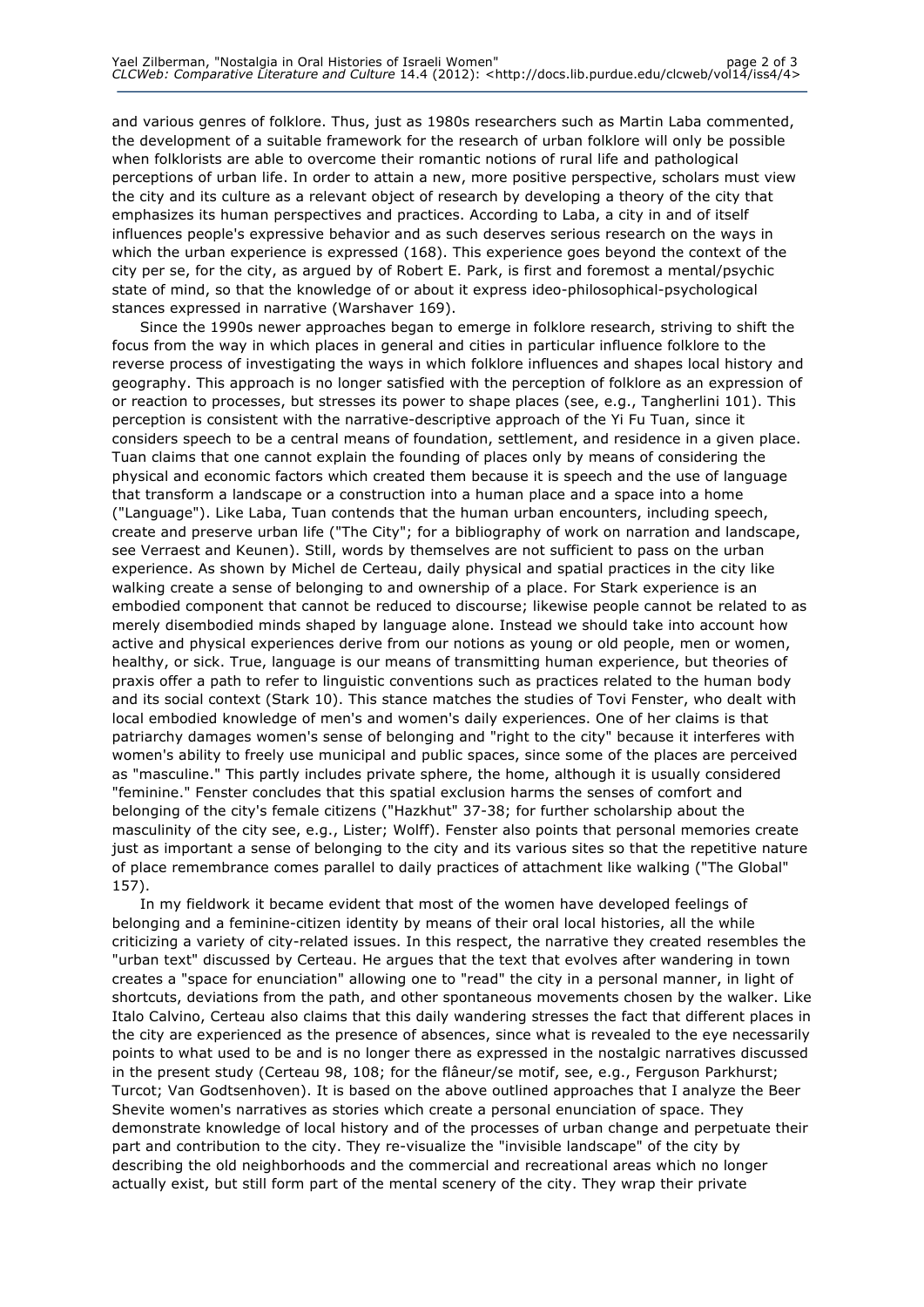biographies in the biography of the city and thus creatively build both the city and their own identities.

Be'er Sheva was built at the beginning of the twentieth century during Ottoman rule to strengthen control over the region against Bedouin tribes. The Turks built impressive public buildings which exist to this day. In 1917, the city was conquered by the British Empire, which developed Gaza because of its location near the sea-side route to Egypt. Jewish settlements of the south of Palestine/Israel, also known as the Negev region, began later, in the 1940s, than that of the other regions in the country and was sparsely populated because until the 1930s this desert area was considered unsuited for settlement. The first decades of the State of Israel were a time of mass immigration and the country absorbed twice the number of its pre-state 600,000 Jewish inhabitants. Naturally, in strategic and financial terms, the vacant south was calling for settlers (see Rosen, "Far from") and became the homestead for three types of settlement: 1) co-operativesocialist *kibbutz*, 2) *moshav* (village), and 3) development town. The concept of development towns was adopted from other countries for the purpose of settling new immigrants by scattering them in remote unsettled areas similar to, for example, the method of settlement in Canada's west in the nineteenth century. Within two decades, the Israeli South became the locus for the largest number of development towns. The new settlers of Be'er Sheva first lived in the Old City (meaning the Turkish era) and later new neighborhoods were built. Over the years, many immigrants reached the city, especially from North African countries including Morocco and in the last two decades of the 2000s from countries of the former Soviet Union. Be'er Sheva has now for years been the capital of the Negev region, although it still bears stigmas of an under-developed development town (see Fenster, Harman, Levinson).

The first planning map of Be'er Sheva disregarded the Old City's uniqueness and viewed it as merely a marginal residential area. The planners of the 1950s and 1960s regarded the Old City as non-Zionist (Turkish, Arabic), old-fashioned, primitive place. Yet, this old center somehow developed alongside the new city and functioned as a central commercial area up to the late 1980s, when the first mall was built near the Be'er Sheva Central Bus Station. At the end of the 1990s, a large open mall called Big was built and within a decade two other ones — One Plaza and The Seventh Avenue — were built nearby. The new malls were built on vacant lots near the city's vanishing outskirts, but simultaneously inner-city "mile-stone" buildings were destroyed in favor of smaller commercial centers and high-rise apartment buildings. Today, the Old City serves primarily a low-income population and foreigners and it is widely perceived as an undeveloped and neglected "third world" zone, although in recent years several revitalizing projects were set in motion (see Markowitz and Uriely).

I now present examples of oral narratives by Beer Shevite women about their past city (translations from the Hebrew are mine). The first two are Ibby (Ibolya), a 93 year-old physician, who arrived in the city in the early 1960s and Rachel, aged 79, who served as a soldier in Be'er Sheva in 1948-49 and later came to live there. Both are Holocaust survivors of Hungarian origin. The third is Shosh (Shoshana), aged 62, who arrived as an infant (her parents are Holocaust survivors from Romania) and also served as a soldier in the city. All three describe their life in the "small Be'er Sheva" in sentimental and nostalgic terms. Ottoman and British sites, as well as newer Israeli movie theaters, restaurants, and cafés fill large parts of their memories and descriptions. These narrative and discursive units symbolize the women's personal past: their youth, soldier-hood, young and mature motherhood, and work life. Moreover, this indirect or metonymic self-narration enables the women to express sentiments, worries, and messages they might find too hard or anxiety provoking for explicit expression, especially with regards to aging, physical decline, and the inevitable prospect of death.

Ibby: I remember that in the evening there were, there were places. There was La Chance [La Dernière chance], a bar. But going there was a pleasure. When I was working, people often came from the Joint [the Joint Distribution Committee] to visit me. I was very active there and I was also the chairperson of the hospital … You know, we had a beautiful life here. We had a social life, good company. I don't know, we took walks with the children in the Old City. We used to go to the Mocca Café to drink coffee on Fridays. … I remember Friday afternoons, every Friday we'd meet — Olga and Emile and Gabi and myself — and we'd go to eat in a restaurant. There was Ilya, but it's the previous-previous Ilya, in the corner, in the Old City. So we all went to this *passage* [French pronunciation] in the Old City. Where was the first restaurant in Be'er Sheva? In the corner of Keren Kayemt street. There was this restaurant called Srul [Hebrew and Yiddish short form of Israel]. We used to go to Srul's on Friday. There was an open-air cinema (with no roof) where we went with the kids on Saturday afternoon. There was a life here. We went for walks in the Old City. Well, we started at Srul's and we went down to the shoe-shop. What was it called?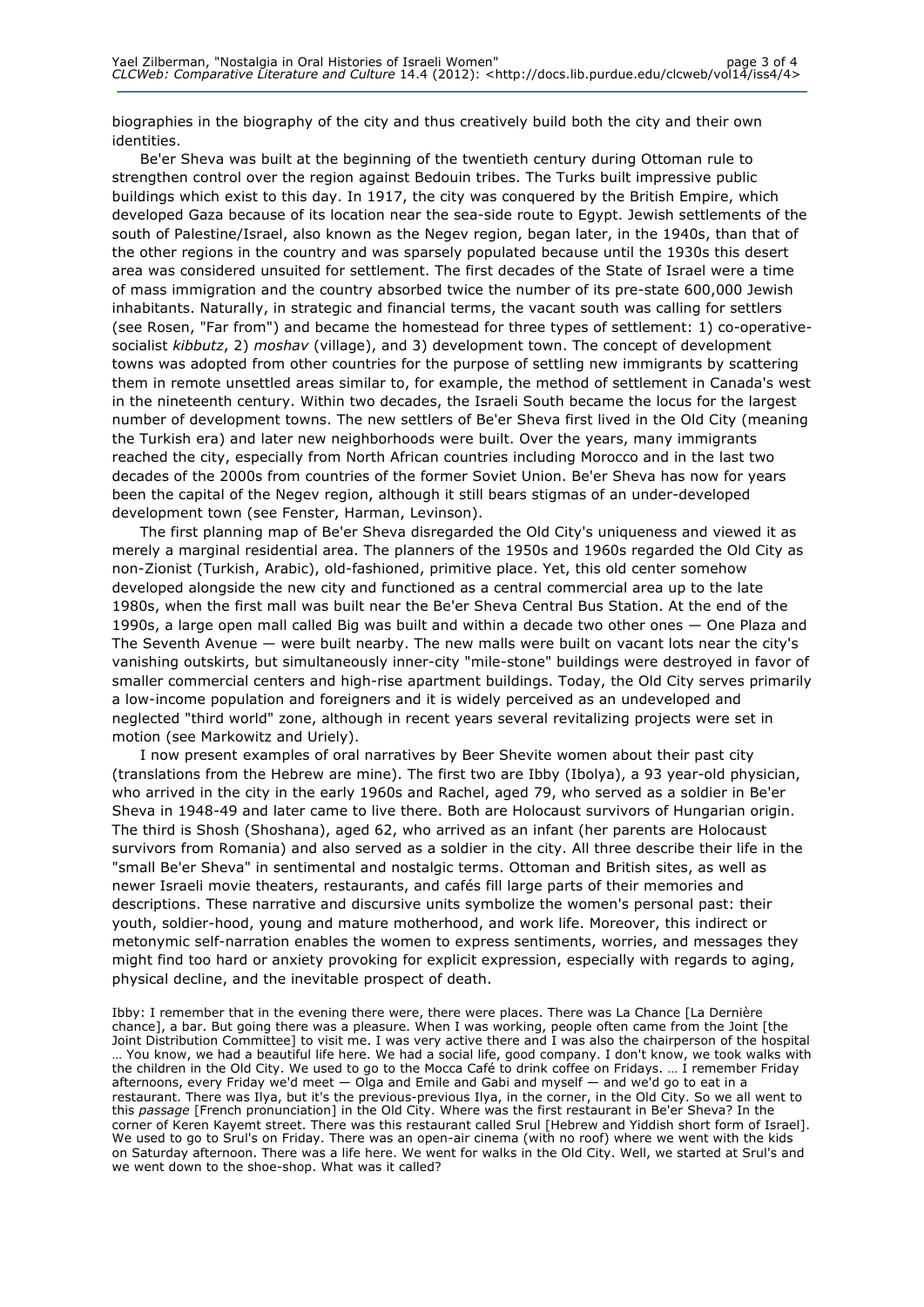Rachel: You go to town. Everything took place in town, the town was full of life. The Beer-Shevites, the town, [all] were young, most of them were young. If they were Holocaust survivors, they were definitely young, because only the young survived. Most of them were immigrants, meaning they just arrived. On Friday evenings we went out. There was the Arava Café, where we danced. There was Kassit Café. We were happy and everyone loved the city. There was togetherness, you didn't have to, there were no phones, you didn't have to call someone to say you're coming, you just came, visited. At that time, like on the *kibbutz*, we all had small children and we took walks together … She was so … Be'er Sheva was so … even though there were no roads, there were places. I remember that there was no road, no sidewalks, but it was planned and bustling. Everyone knew each other, everyone knew each other.

The meaning of the places described is assigned to them by the familial, social, and professional associations through which the narrators perceive them. In both excerpts the memories are anchored in urban leisure places like cafés and restaurants. Having functioned as physician and in fact having been one of the founders of the Negev medical branch, Ibby is reminded of places where she took donors or visiting colleagues. Yet, like Rachel, she too focuses on family and social relations which the city's by-gone places symbolize for her. The discourse of both women exemplifies David Sopher's contention that human relations and not mere landscape are the primary content and meaning of home views (136). Rachel's remark that "though there were no roads and sidewalks there were places" illustrates and vivifies this idea.

The two narrators describe their life routines as young women with families and small children. Rachel emphasizes also that many pioneer Beer-Shevites were young Holocaust survivors, like herself. Their lives included Friday night parties and dancing, going to restaurants and cafés with friends, and walking in the city center. The specific names of places and/or their owners, as well as the names of the people visiting them create a literal/verbal environment and thus enriches and enlivens the otherwise flat listing of past places and experiences (on this, see, e.g., Wirth-Nesher). This is manifested in Ibby's effort to recall the name of a specific shoe shop. In addition, the authenticity and primacy of some places is stressed, like the previous-to-the-previous Ilya restaurant, and the "mythological" Srul Restaurant.

One of the most common features of nostalgic discourse is the use of extra-thematic orientation. This orientation tends to be detailed, specific, and serving additional goals beyond tying a story to a certain place and time (see Johnstone, "Midwestern"). Extra-thematic orientation is achieved by both extra- and intra-textual units. For example, many of the subjects asked me repeatedly if I knew exactly where the place they were referring to is or was. Alternatively, they offered pointers — i.e., spatial orientation — to construct their narrative worlds. By using extensive place descriptions, the narrators encouraged me to apply my imagination and "see" them in my mind's eye, while stressing their significance to their lives. The two previous excerpts partly exemplify this orientation, but the following segment, in which Shosh describes the Keren movie theatre (built in 1953 and demolished in the early 2000s), is a prime example of extra-thematic orientation:

Shosh: If there's something I feel sorry about it's Keren movie theatre at Be'er Sheva. They shouldn't have demolished the Keren cinema, simply shouldn't have. This was the first luxurious place … The Keren movie theatre was built with beautiful architecture. I mean, when I looked at it … Its lobby had all glass on the outside, just glass facing out. It was very pretty … I remember, for example, one of my best memories from there was the movie *An Imitation of Life* … It was a marvelous movie with Lana Turner, she was a star in the 1950s … There was a scene when the mulatto daughter was embarrassed by her mother … who came looking for her in some stripper and singing bar in New York. So the daughter goes: "Go away! Get out of here, you embarrass me." And this and that, and she [the mother] was depressed and everything, died in the end. And then the daughter returned home, heard that her mother had died and ran after … the coffin, let's call it, in the vehicle, yelling: "Mother, mother, forgive me, forgive me!" and so on. I remember that everyone cried. It was one of those emotional movies, but the trick was to leave the theater, the doors were on the sides, and along the entire wall stood girls like this [covers her face with her hands], sobbing, leaning on that wall and sighing. I'll never forget that scene. There were all kinds of things that became ingrained, you know, that can't be dismissed, that latch on to you whether you want them to or not … That place is etched in me. Also etched in my mind is when I made the rounds of the social salons … I'm talking about the age of 16 or so. We used to go out and the main place was Keren cinema, and I remember those stiletto high-heels of mine, even after I was married and such, indeed I remember the floor there. There were huge brown paving stones of, I estimate, 1/2 a meter by 1/2 a meter, but with gaps between them, not filled-in, and all the heels went in there. You got stuck and left shoeless. Things like that happened there. I happened to have a nice figure, and I remember that it took me a long time to realize that. God, I was a moron, naïve, and I didn't look at myself in the mirror, but all the boys liked to grab me by the waist. I remember it was winter and I came wearing a slightly maxi dress and one of the boys there, I remember, opened my coat to see the … I'll raise my shirt and show you what I mean. At age 62, I can still boast a bit, despite the bloating, because of my thyroid gland. That was the place, one of the places.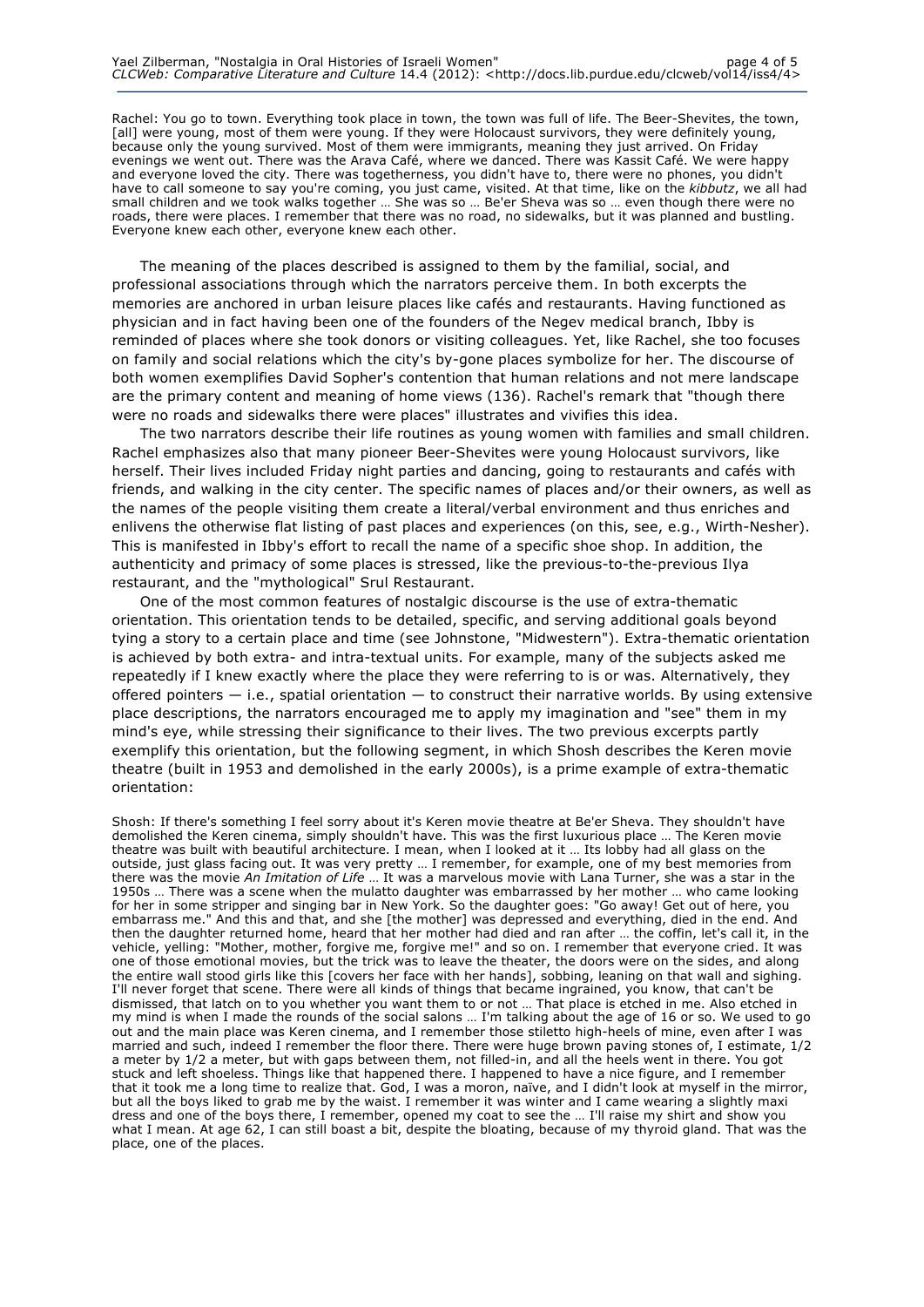Speaking about the Keren movie house floods Shosh with memories and longing. Her description is full of minute details of the cinema's visual aspects, like its paving stones and the shoe that stuck in there, just like Cinderella's. All this serves Shosh as an anchor of her own memories of the cinema. The detailed delineation of a scene in the movie plunges in her listener and serves as a "story with in a story." The scene concentrates on mother and daughter relations, but the crying respondents, and Shosh and I, are also all women. As argued by Caroline Daley, memories are gendered not just because man and women have different experiences but also because people narrate their memories in light or in accordance with gendered values and norms. The last part of the narrative discloses Shosh's clinging to her youth, to having a young body, and to romance. Her talk about the movie house's "body" leads Shosh to talk about (and later even showing me) her body's decline and expressing sorrow at it. Her use of the verbs "ingrain," "latch," and "etch" likewise stresses the power of these scenes, their physical-sensual suggestiveness, and the analogy to the long gone movie house.

All this leads us to the complementary part of the idealized and nostalgic narrative about times past, namely the expression of disappointment, sadness, anger, and grief about the destruction and lack of preservation of places. This "elegy" refers to the vanishing of open fields and spaces which became malls and residential towers. Accordingly, the language of these portions is intense and extreme, including repetition, superlatives, question marks, broken phrases, gaps, and other signs of emotional intensity. Shosh and Rachel describe dramatically the moment when they discovered the destruction or alteration of an old place. However, note that the officers' club, lamented below by Rachel, as opposed to the Keren movie theater, was not entirely destroyed, but rather restored and renovated. Nevertheless, this caused her a strong emotional reaction. The officers' club is a Turkish edifice that served the British era Bedouin district governor, public wheeler, and historian Arif al-Arif between 1929 and 1939. In the early Israeli era, this building served as the military government's headquarters including its officers' club. In later decades it was turned into a military canteen until in 2003 when a contractor named Peretz Luzon bought the building, renovated it, and placed his company offices in it. Rachel gave a dramatic description of the moment when she found out about the building's present function and that its plaque does not even mention the officers' club, although it does Arif al-Arif's rule. By using "extra-thematic" reported speech (see Johnstone, "Community"), Rachel constructs the following dramatic-emphatic narrative:

Rachel: I remember that someone had previously said: "Do you know that they renovated the officers' club? They rebuilt it." I went into town [The Old City] and I actually saw it. Another woman was also standing and looking at it. I can see that there is a plaque, that this had been the home of some sheikh or judge, and then I see that it says on the building "Luzon House." I stand there and say to the woman standing beside me: "You know it's really desecration; it says 'Luzon House'." And I tell the woman standing there: "But this was the officers' club. It's really desecration", and I said: "I was a soldier here; it happened here." This is how we complain. Suddenly someone comes out of there or he may have been there. Then he said: "Ms. Rachel." So, I looked up and it was the contractor, Luzon, saying: "Rachel, What happened?" So I said: "Here, it says 'Luzon House'; why not the officers' club?" So he said: "Come, I'll tell you, now come inside. Tell me, was this how it looked?" I said: "Yes." The garden hadn't been so well-kept, but the building was just the same. They actually restored it and it was very beautiful on the inside. I also know who planned it to make it so beautiful, but they preserved the façade [not the real place]. So I said: "Tell me what is this meant to be?" Then he said: "You know I bought it. The Ministry of Defense or whoever owned it were about to sell it and there were many, not necessarily Jewish, bodies that were ready to buy it. None of them would have rehabilitated? O.K. I bought it. I restored it, preserving the place as it was.

Here, Rachel describes two conversations she recently held: one with a passer-by woman, apparently also one of the city's old timers and the other with the contractor Luzon. Rachel's descriptions and suspensions slow down the narrative and make the story more dramatic and emphatic, thus turning the listeners into her co-critical audience. Drama or intensity is likewise created and maintained by her conflation of the past and present tenses. The plot thickens when Rachel notices the sign saying that it is a contractor company (Luzon's), while the plaque detailing the building's past does not mention that it had ever been the officers' club. The harsh expression used twice by Rachel to describe what had happened — "desecration" — expresses her association of sanctity to the place. Her statement "I was a soldier here; it happened here" comes through as a vain call of a disregarded eye-witness. No wonder that it is heavily burdened with intense emotion. Then comes a dialogue with the contractor Luzon. Notwithstanding his kind and polite address of her, Rachel bombards him with questions while she admits that the restoration of the building inside and out is beautiful and that the garden is even better tended than before. She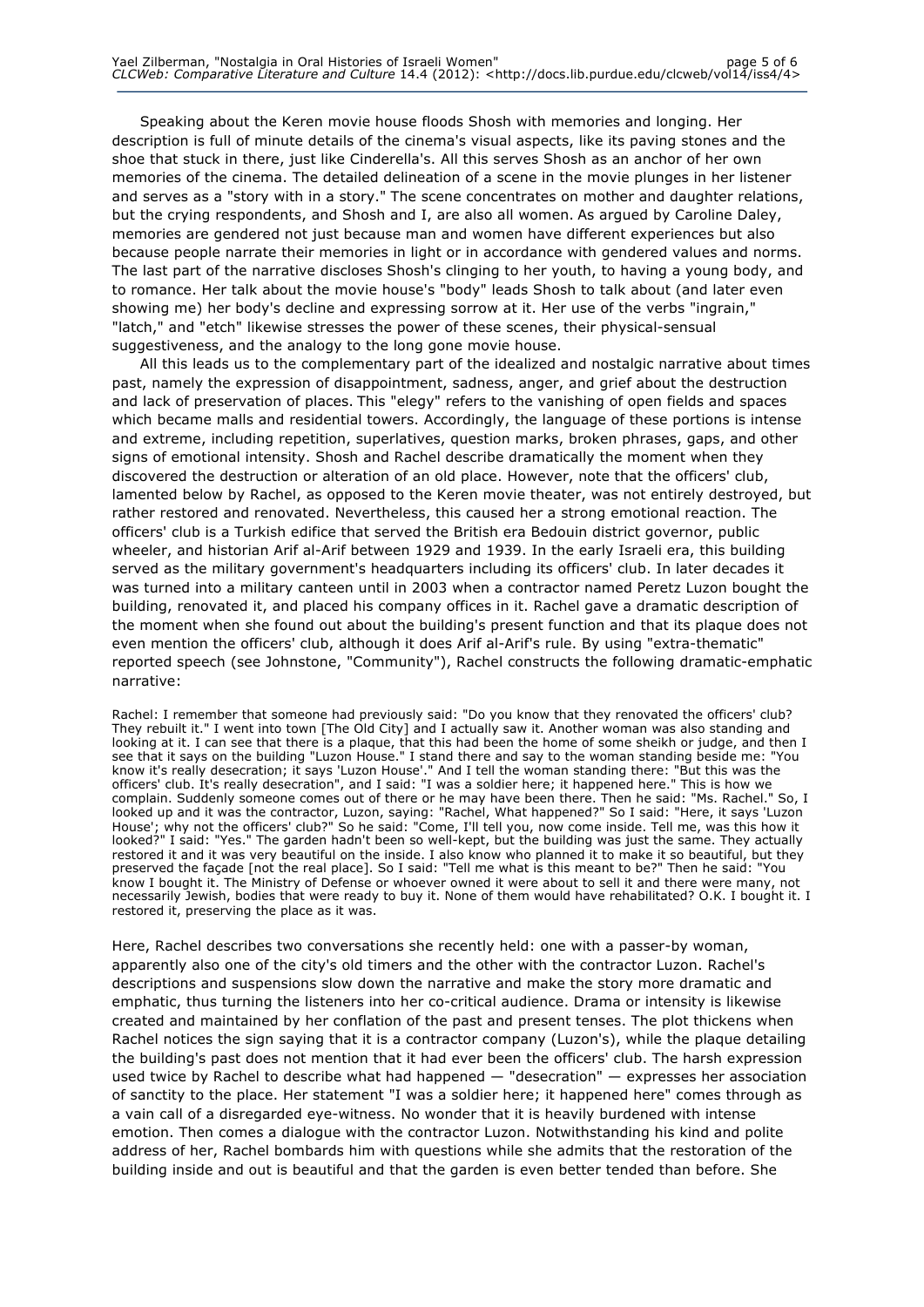does, however, note that all this is a "façade." The contractor's reply sounds convincing, since apparently had he not purchased the property it would have remained neglected or passed to non-Jewish owners. Although this argument may be his manipulation of her patriotic sensitivity, for Rachel the changes have "erased" or rendered invisible her memories of her past as a young soldier in the young State of Israel.

The gap between the memory of past places and their present appearance constitutes a repeated theme in Rachel's inclusive life-story. These segments echo the nostalgic meta-narrative of a number of my interviewees about "the Be'er Sheva that once was." For example, this occurs when Rachel describes returning to the city of her birth in Hungary after fifty years immediately after the story about building now owned by Luzon. Revisiting the place of her birth in light of the harsh tearing away from her childhood home kindles in her complex and ambivalent feelings (on nostalgia by first- and second-generation Central European women Holocaust survivors, see, e.g., Tötösy de Zepetnek; Vasvári). In light of all these, Rachel reaches some fundamental conclusions regarding the return to places of the past: "I want to tell you, you don't always have to go back. Some things should be left as they were, untouched, because everything changes, and nothing stays the same, and you see things differently at each age."

In conclusion, the imagined past serves as an ideal escape. However, we are actually nostalgic not for the past as it really was nor for the past as we would have liked it to have been, but for a coherent, certain condition not found in the present, but only in hindsight. Buildings, objects, and images from the past play an important role in the development of nostalgic feelings. Although the objective, casual observer may consider these entities trivial and insignificant, the nostalgic person experiences them as his/her means of "touching" the past (see Chase and Shaw 4; Lowenthal 29). In general, old age arouses elegiac nostalgia (see Chase and Shaw 6). Further, the elegiac in the nostalgic narrative appears to be particularly strong in elderly women's narrative and discourse. In the modern elegy, unlike the traditional one, women may lament themselves and not others (Rosen, "Holocaust" 47; see also Rosen, "Exile"). The three narrators, Ibby, Rachel, and Shosh lament the city and to no lesser extent their own decline and aging. Therefore, it is possible that the feminine urban elegy represents, on a deeper level, the processes of aging and bodily changes/decline. As shown by Elizabeth Grosz, a city is an environment and a context in which physicality becomes socially, sexually, and discursively meaningful. Therefore, the body fashions the city, but is also fashioned by it, or becomes citified and urbanized. Eerika Koskinen-Koivisto likens the pain of remembrance of past significant places to the illusory pain of amputated, phantom limbs. This powerful image demonstrates the tight connection between body and place and the pain involved in the alternation of significant and memorable places (29). This refers not only to the corporal body, young or old (or young to old), but also to its socio-cultural aspects, practices, experiences, and conceptions. The Be'er Sheva that once was — that actually was/had much less compared to today  $-$  is presented as "the Golden Age of the City," but actually represents 1) the Golden Age/the youthful days of the narrators, 2) traditional values (such as making do with the simple necessities or direct interpersonal contact, rather then by phone, etc.), and 3) the social activities in which the narrators participated. The nostalgic narratives I analyze stress the above aspects, but they also present the "revival" of the "invisible landscape" of the Old City. By rhetorical means, such as extra-orientation, reported speech, and comparisons to other places and times, an empty place can be "filled." The grief owing to the perceived condition of the city intensifies the idealized description of the city and the longing for its past.

Note: The above article is an excerpt from Yael Zilberman, *Folklor feministi urbani: siporet vesiah ishiyim al hagira hityashvut, hitmaktseut veyisud mipi vatikot beersheva* (Feminist Urban Folklore: Personal Narratives and Discourse about Immigration, Settlement, Professionalization, and Foundation by Old-Timer Women from Be'er Sheva). Ph.D. Diss. Be'er Sheva: Ben Gurion U of the Negev, 2011. Copyright release of the excerpt to Purdue University.

#### **Works Cited**

Allen, Barbara, and William Lynwood Montell. *From Memory to History: Using Oral Sources in Local Historical Research*. Nashville: The American Association for State and Local History, 1981.

Allen, Barbara. "Regional Studies in American Folklore Scholarship." *Sense of Place: American Regional Cultures*. Ed. Barbara Allen and Thomas J. Schlereth. Lexington: UP of Kentucky, 1990. 1-13.

Armitage, Susan. "Through Women's Eyes: A New View of the West." *The Women's West*. Ed. Susan Artimage and Elizabeth Jameson. Norman: Oklahoma UP, 1987. 9-18.

Armitage, Susan, and Elizabeth Johnson, eds. *The Women's West*. Norman: Oklahoma UP, 1987. Calvino, Italo. *Invisible Cities*. Trans. William Weaver London: Picador, 1979.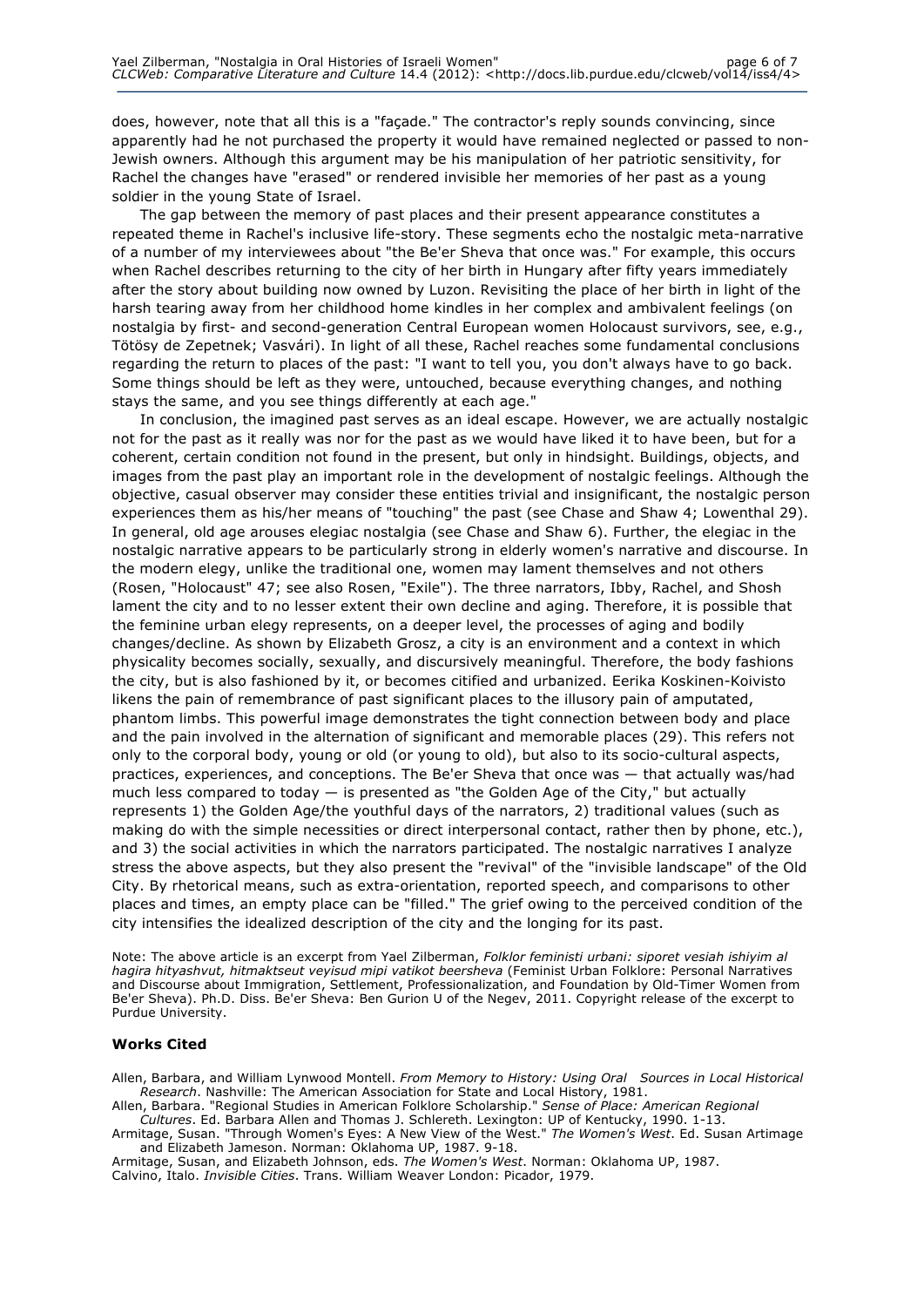Certeau, Michel de. *The Practice of Everyday Life*. Trans. Steven Rendall. Berkeley: California UP, 1984. Chase, Malcolm, and Christopher Shaw. "The Dimension of Nostalgia." *The Imagined Past*: *History and Nostalgia*. Ed. Malcolm Chase and Christopher Shaw. Manchester: Manchester UP, 1989. 1-17.

Daley, Caroline. "'He Would Know, but I Just Have a Feeling': Gender and Oral History." *Women's History Review* 7.3 (1998): 343-59.

Dundes, Alan, and Carl R. Pagter. *Urban Folk from the Paperwork Empire*. Austin: American Folklore Society, 1975.

Erll, Astrid, and Ansgar Nünning, eds. *Cultural Memory Studies: An International and Interdisciplinary Handbook*. Berlin: Walter de Gryter, 2008.

Fenster, Tovi. "Hazkhut la-ir ve-hayey ha-yomyom ha-memugdarim" ("The Right to the City and the Gendered Everyday Life"). *Mikan-ktav-et mitaam Adalla le-inyaney karka, tikhnun ve-tsedek* (From Here: Journal of Adalla for Issues of Land, Planning, and Justice) 1 (2006): 33-42.

Fenster, Tovi. *The Global City and the Holy City: Narratives on Knowledge*, *Planning, and Diversity*. New York: Pearson and Prentice Hall, 2004.

Fenster, Tovi, Dany Harman, and Esther Levinson. *Tokhnit shivuk Beer Sheva: hebetim fiziyim, hevratiyim, kalkaliyim ve-minhaliyim* (Marketing Plan of Be'er Sheva: Physical, Social, Economical, and Administrative Aspects). Be'er Sheva: Ben Gurion U of the Negev, 1994.

Ferguson Parkhurst, Priscilla. "The flâneur and the Production of Culture." *Cultural Participation: Trends since the Middle Ages*. Ed. Ann Rigney and Douwe Fokkema. Amsterdam: John Benjamins, 1993. 109-24.

Grosz, Elizabeth. "Bodies-Cities." *Sexuality and Space*. Ed. Beatriz Colomina. Princeton: Princeton Architectural P, 1992. 241-54.

Herzberg, Yael. *Identity in an Era of Globalization and Transnational Migration: The Discursive Construction of Identity of Israeli Immigrant Women*. PhD Diss. New Brunswick: Rutgers UP, 2000.

Johnstone, Barbara. "Community and Contest: Midwestern Men and Women Creating their Worlds in Conversational Storytelling." *Gender and Conversational Interaction*. Ed. Deborah Tannen. Oxford: Oxford UP, 1993. 62-8.

Johnstone, Barbara. "Variation in Discourse: Midwestern Narrative Style." *American Speech* 65.3 (1990): 195- 214.

Koskinen-Koivisto, Eerika. "Disappearing Landscapes: Embodied Experience and Metaphoric Space in the Life Story of a Female Factory Worker." *Ethnologia Scandinavica* 41 (2011): 25-38.

Laba, Martin. "Urban Folklore: A Behavioral Approach." *Western Folklore* 38.3 (1979): 158-69.

Lister, Ruth. "Dilemmas in Engendered Citizenship." *Gender and Citizenship in Transition*. Ed. Barbara Hobson. Basingstoke: Macmillan, 2000. 33-83.

Lowenthal, David. "Nostalgia Tells it Like it Wasn't." The *Imagined Past: History and Nostalgia*. Ed. Christopher Shaw and Chase Malcolm. Manchester: Manchester UP, 1989. 18-32.

Markowitz, Fran, and Natan Uriely. "Shopping in the Negev: Global Flows and Local Contingencies. *City and Society* 14.2 (2002): 211-36.

Nicolaisen, W.F.H. "The Past as Place: Names, Stories, and the Remembered Self." *Folklore* 102.1 (1991): 3- 25.

Park E. Robert. "The City: Suggestion for the Investigation of Human Behavior in the Urban Environment." 1925. *The City*. Ed. R. Park, E.W. Burgess, and R.D McKenie. Chicago: U of Chicago P, 1967. 1-46.

Paredes, Americo. *The Urban Experience and Folk Tradition*. Austin: U Texas P, 1971. Rosen, Ilana. "Exile, Homeland, and Milieu in the Oral Lore of Carpatho-Russian Jews." *CLCWeb: Comparative* 

*Literature and Culture* 11.1 (2009): <http://docs.lib.purdue.edu/clcweb/vol11/iss1/8>. Rosen, Ilana. "Far From the Eye, Far From the Heart: Lore of Southern Israel." *Journal of Indian Folkloristics*

5.1-2 (2003): 87-95. Rosen, Ilana. "Holocaust Memory and Narrative as Lament: Narratives of Hungarian Female Survivors." *Journal of Indian Folkloristics* 8.1-2 (2006): 29-52.

Ryden, Kent C. *Mapping the Invisible Landscape: Folklore, Writing, and the Sense of Place*. Iowa City: Iowa UP, 1993.

Sopher, David E. "The Landscape of Home." *The Interpretation of Ordinary Landscapes.* Ed. D.W Meinig. Oxford: Oxford UP, 1979. 129-49.

Stark, Laura. "Empowering Practices: Perspectives in Modernization in Finland 1860-1960." *Ethnologia Fennica*  36 (2009): 4-18.

Tangherlini, Timothy R. "Los Angeles Intersections (Folklore and the City)." *Western Folklore* 58.2 (1999): 99- 106.

Tötösy de Zepetnek, Steven. "English-language Memoir Literature by Central European Jewish Women." *Zions Töchter. Jüdische Frauen in Literatur, Kunst und Politik*. Ed. Andrea M. Lauritsch. Wien: LIT, 2006. 139-48.

Tuan, Yi-fu. "Language and the Making of Place: A Narrative-Descriptive Approach." *Annals of the Association of American Geographers* 81.4 (1991): 684-96.

Tuan, Yi-Fu. "The City and Human Speech." *American Geographical Society of New York* (1994): 144-51.

Turcot, Laurent. "Promenades et flâneries à Paris du XVIIe au XXIe siècles. La marche comme construction d'une identité urbaine." *Marcher en ville. Faire corps, prendre corps, donner corps aux ambiances urbaines*. Ed. Rachel Thomas. Paris: Archives Contemporaines, 2010. 65-84.

Van Godtsenhoven, Karen. *Women's Passages: A Bildungsroman of Female flânerie*. Ph.D. Diss. Ghent: Gent U, 2005.

Vasvári, Louise O. "Emigrée Central European Women's Holocaust Life Writing." *Comparative Central European Holocaust Studies*. West Lafayette: Purdue UP, 2009. 158-72.

Verraest, Sofie, and Bart Keunen. "Bibliography of Work on Landscape and Its Narration." *CLCWeb: Comparative Literature and Culture* 14.3 (2012): <http://docs.lib.purdue.edu/clcweb/vol14/iss3/14>.

Vaiou, Dina. "(Re)constituting The 'Urban' through Women's Life Histories." *Gendered Cities:* Identities*, Activities, Networks.* Ed. G. Cortesi, F. Cristaldi, and J. Droogleever. Roma: Societa Geografica Italiana, 2004. 171-79.

Warshaver, Gerald. "Urban Folklore." *Handbook of American Folklore*. Ed. Richard M. Dorson. Bloomington: Indiana UP, 1983. 162-71.

Wirth-Nesher, Hana. *City Codes: Reading the Modern Urban Novel*. Cambridge: Cambridge UP, 1996.